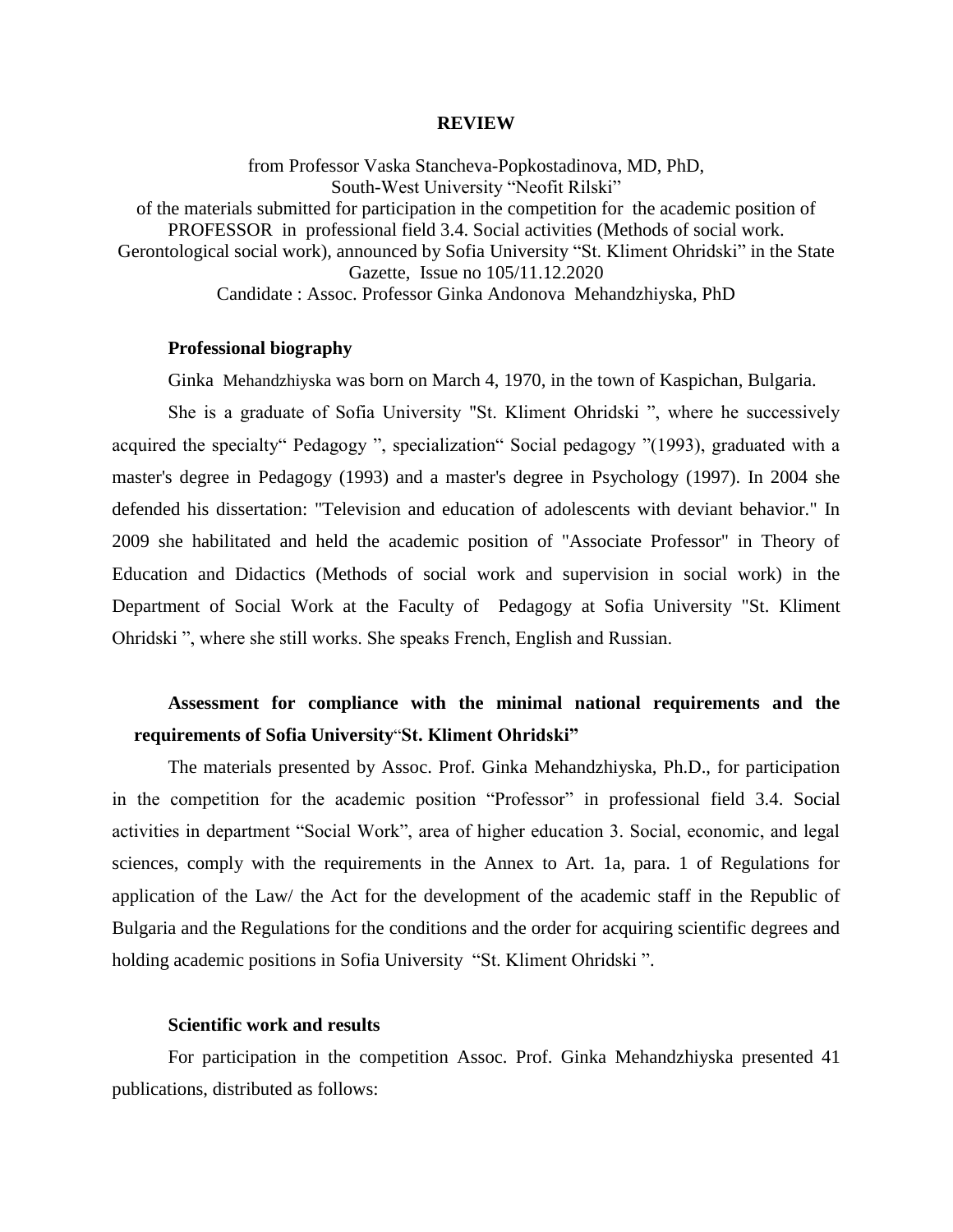- Habilitation work monograph "Social work with individual clients" (2019);
- Monograph , About the nature and classifications of methods of social work  $(2021)$ ;
- one article published in scientific journals, refereed and indexed in world-famous databases with scientific information;
- 28 publications in non-peer reviewed/non-refereed journals with a scientific review
- 3 chapters from books;
- $\bullet$  4 studios;
- 2 textbooks and 1 manual (co-authored).

Of the presented publications, 39 are independent, and in two of them, the candidate is the first and third author. The publications are written in Bulgarian (33), English (4), Russian (2), Polish (1) and Czech (1).

The presented scientific production corresponds to the thematic direction of the competition.

The habilitation work "Social work with individual clients" is 311 pages long and contains 15 chapters, divided into three logically connected parts.

Based on her longlasting teaching and research experience, Asoc. Prof. Mehandzhijska presents deep systematic review and analysis of social work with individual clients, and delineate its conceptual basis (part one). The methods of working with individual clients in social practice are presented in detail (second part). The main focus is on working with the individual without neglecting "the close environment, family environment, living conditions in their relationship with individual needs and problems" (1:9). Methodological models, approaches, steps, procedures aimed at understanding the general and specific aspects of the method are presented. Based on the results of the analysis in the first two parts of monograph, a representative study was planned and conducted among social workers on the practice of applying the individual approach in social work. The study involved 256 social workers from the main sectors in social practice: social services, child protection and social assistance. A comprehensive theoreticalmethodical and applied study of social work with individual clients is presented, which serves as a basis for the formation of flexible general methodological competence of social workers. The monograph offers a model for professional help and support of the individual client - through the individual approach to the client, the methodical individualization of interventions and help and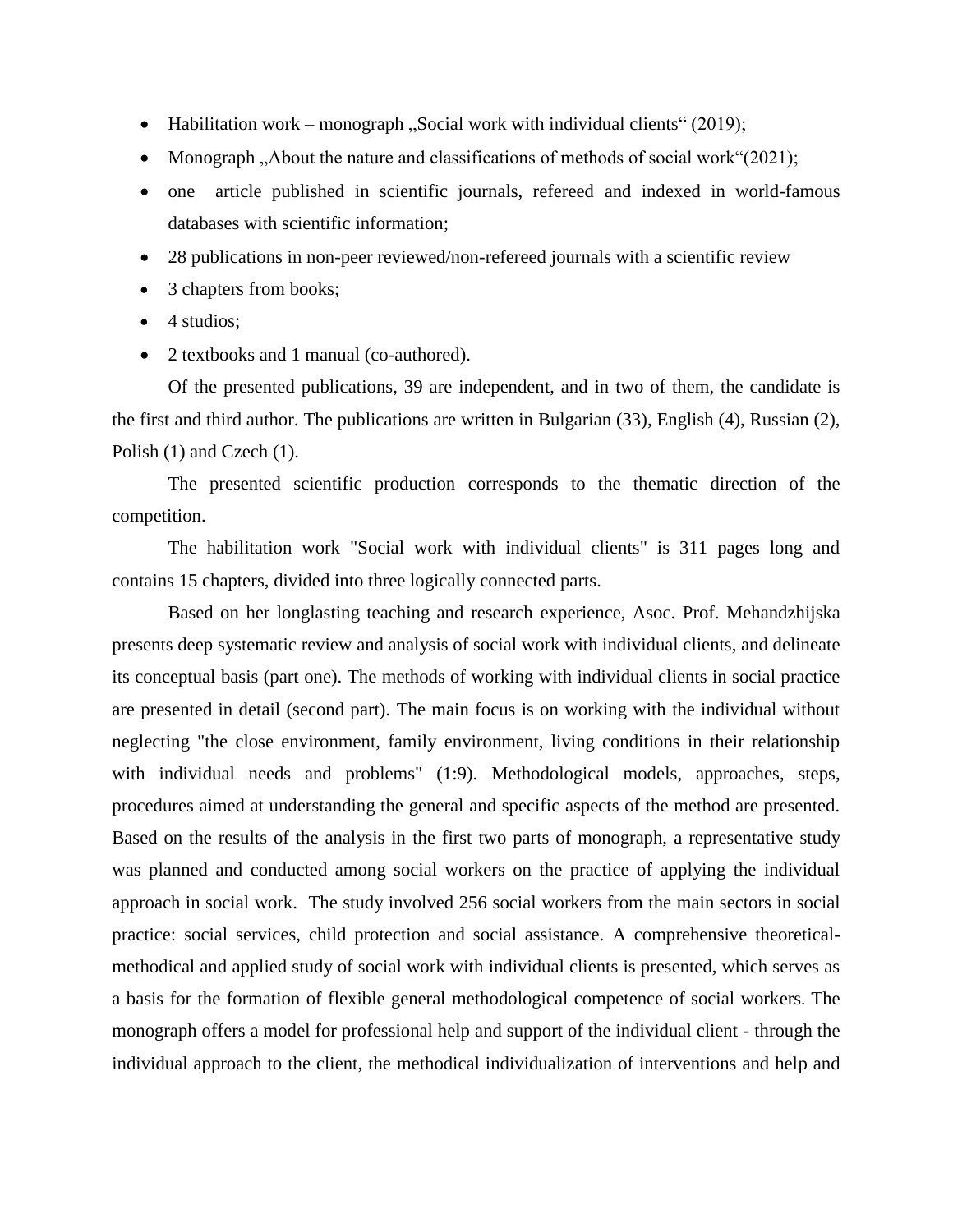the value attitude to the personality of the individual client, projected in personalized social work  $(1:12)$ .

The monograph "On the nature and classifications of methods of social work" is the first of its kind theoretical systematic study of methods of social work in the context of their nature and classifications. Based on systematic analysis and meta-analysis, the main characteristics and dimensions of the models, scope, criteria and principles for classification of the methods of social work are presented, emphasizing their specificity and applicability. A system-structural and integrative approach to the classifications of the methods is proposed, as they are presented in terms of process and phases of assistance; system-structural levels; scope-person, environment, problems, needs (2:101). Special attention is paid to the application of classifications in the preparation of educational documentation (curricula and programs) on methodological training in social work education. (2: 130). Exemplary models of teaching by Methods of social work in different universities are presented (in a general course and as separate subjects: social case work, family social work, group work, community work). The results of the overall study mark guidelines for practice related to the modeling of social services, models of social work curricula, the design of research on methodological issues, emphasizing that the method is considered "through its place, relationships and connections in the ranks or the hierarchies of the relevant classification system "  $(2:100)$ .

The scientific production presented for review is characterized by competence, depth and precision. The publications are in a wide range of social work, the result of in-depth and systematic theoretical research and empirical research, divided into the following areas: methodology and methods of social work (3, 4, 6, 8, 14, 16, 21, 22, 25, 33, 34, 35), gerontological social work (5,10, 11,12, 15, 18,24, 26,27. 38, 39, 40, 41), education in social work, clinical social work (13, 15 , 28, 38, 40), occupational therapy and recreational therapy (7, 20, 24, 41). The field of methodology of social work includes publications related to general methodological training, specifics of social work, methods of social work in various fields: clinical social work, gerontological social work, mental health and community services, work with children and families. A reconceptualization of case work in the modern applied perspective of social work is presented, as well as the specifics of helping relationships.

*Most of the publications are in the field of work with elderly.* Various aspects of old age are considered: psychosocial problems (violence, depression), loneliness, needs, functional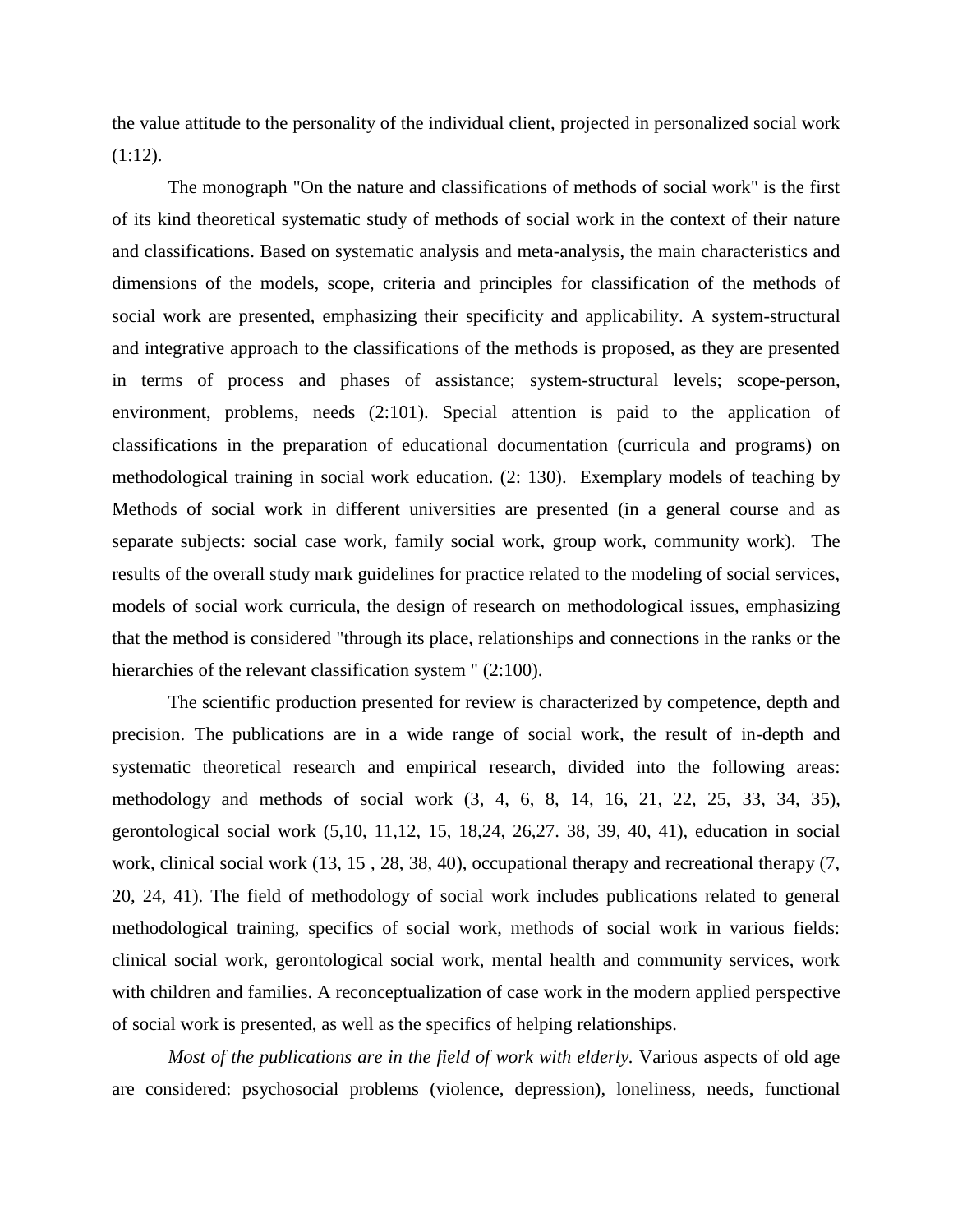autonomy, social adaptation, as well as methodological aspects specific to social work with the elderly. Models of education and supervision, model of curricula with definition of specific knowledge, skills and values are presented. The specifics of gerontological social work are outlined and the conceptual and content aspects of different models of competence are presented. Emphasis is placed on the role of practical experience and on the need for a reflexive approach in training for working with the elderly. Labour and occupational therapy are presented and argued as methods to support activity and life satisfaction in the elderly. Evaluation tools and models, recreational profile, occupational therapy plan and other elements of occupational therapy have been developed and tested in practice. The importance of building an understanding of the role and distribution of functions in teamwork in the application of occupational therapy activities is emphasized. Important for the practice and training in social work are the presented teaching and methodological manuals (6,7,8): methodology for home visits, psychosocial therapy, occupational and recreational therapy, methods of social work in the field of mental health.

The candidate presented 161 citations:

- 5 citations or reviews in scientific publication, referenced and indexed in the world known databases of scientific information (Scopus, Web of Science);
- 52 citations in monographs and collective peer-reviewed volumes.
- 78 citations in unreferred journals with scientific review;
- 26 other citations.

## **Participation in scientific and educational projects**

Assoc.Prof. Ginka Mehandzhiyska participates in 11 educational and research projects (4 university, 4 national and 3 international), in four of them she is a coordinator and in six she is a member of the research team. Thematically, the projects are entirely related to the areas of scientific and teaching interest of the candidate and the results are applied in social practice.

# *Scientific guidance of doctoral students*

The candidate has been a research supervisor of two PhD students, successfully defended their dissertations (2014,2019) and 12 students in bachelor and master degree programs of Social work .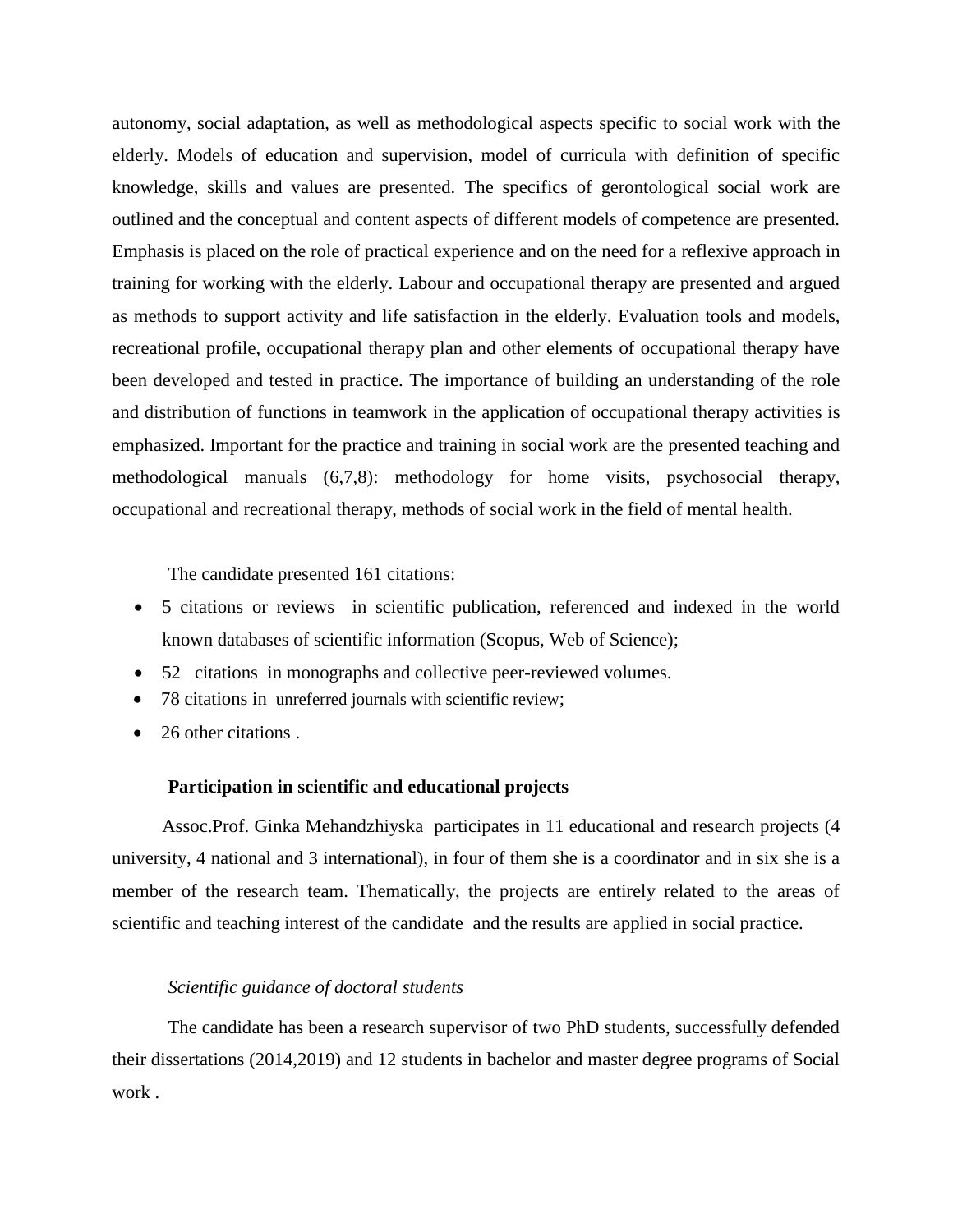#### *Membership in editorial boards*

Assoc. Prof. Mehandzhiysk has been a member of the editorial board of the journal "Social Work" since 2013, and since 2016 - of the Yearbook of Sofia University "St. Kliment Ohridski ", book Social activities. She participates in the work of two research laboratories: in social and pedagogical research on refugee issues and "Center for interdisciplinary research and innovation in non-formal education" at the Faculty of Pedagogy, Sofia University "St. Kl. Ohridski ".

### **Evaluation of educational and teaching activity**

Assoc. Prof. Ginka Mehandzhiyska has many years of rich teaching experience. She has given lecture courses in the field of social work within the bachelor's and master's programs in professional field 3.4. Social activities and within postgraduate qualification. She is teaching main disciplines for social work: Methods of social work (general course and individual elements), Supervision in social work, Social work in the community, Social work with groups, Social work with unemployed, Field practice, Practicum on methods of social work.

She has taught in French in 2 courses: Gerontological social work (Erasmus program - for incoming students) and Autobiographical work with elderly people (at the University of Applied Sciences, St. Gallen, Switzerland, Swiss-European Mobility Programme, 2015/16).

Assoc. Prof. Mehandzhiyska has been actively participating in the organization and implementation of various types of practices for Social work students .

The scientific activity of the candidate is supplemented by significant expert activity at different levels (state institutions, municipal structures, social service establishments, nongovernmental organizations):

- Ministry of Labor and Social Policy: expert in a working commission for preparation of a National Strategy for Reduction of Poverty and Promotion of Social Inclusion (2012),
- Social Assistance Agency update of the Methodological Guide for Terms and Conditions for Provision of Social Service "Center for Social Rehabilitation and Integration" (2013),
- Preparation of changes in the Rules for the implementation of the Social Assistance Act (2013-2015),
- preparation of the Law on Social Services (2015-2019)
- CCBPPMN at the Council of Ministers (2012-2020);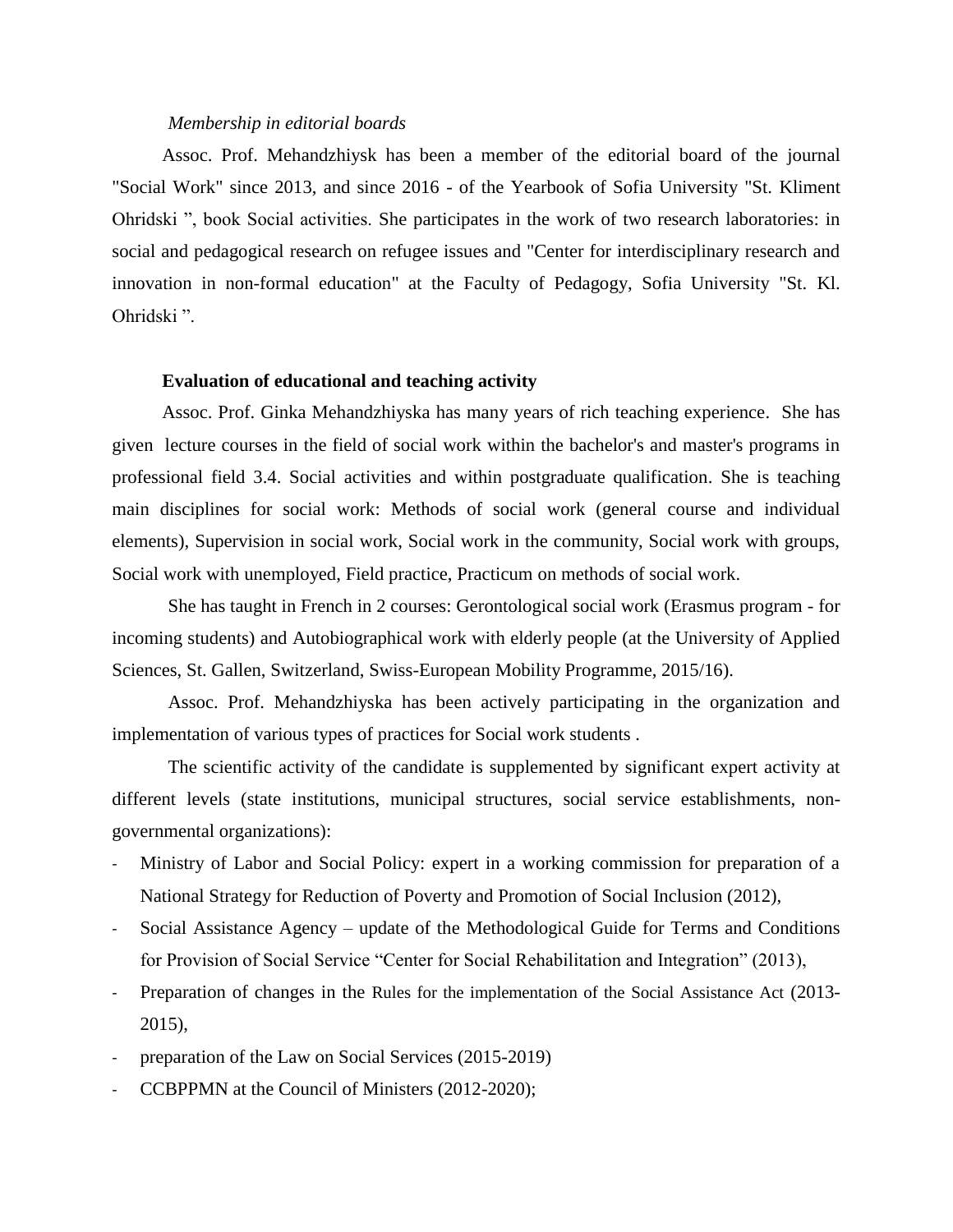- participation in a working group at the Ministry of Health Strategic guidelines for diagnosis, prevention, treatment and care of people with dementia; BRC and NGO "Humanity" – expert, consultant, trainer;
- member of expert committees at NEAA for accreditations professional field 3.4. Social activities; member of scientific juries (2016-2021).

From 2009 to 2020 Assoc. Prof. Ginka Mehandzhiyska has actively participated as an expert and lecturer in seminars, supervision and other activities at municipal administrations and institutions for social services in many municipalities in the country. She is a preferred lecturer and expert in specialized trainings for practicing social workers, based on "her principledness, strictness and accuracy, high professional expertise and individual approach to each participant in the trainings (15.14, review).

# **Contributions**

The candidate's contributions are in the development of new methods and fulfillment of existing knowledge in the field of theory, practice and training in social work. They have a scientific and applied nature. Some of the contributions were presented in the considered monographs and thematic areas of scientific production, but I would like to add the following:

- A systematic analysis of the conceptual foundations and methodology of social work is presented with an emphasis on specific features and outlining the professional identity and guidelines for practice (1,2,3,4,6,8).
- A comprehensive theoretical and methodological conceptualization of social work with individual clients has been developed (1).
- The first of its kind classification of methods in social work is presented with specific references and guidelines for practice regarding the modeling of social services; design of educational documentation on social work, areas of necessary research (2).
- Based on theoretical analyzes and own research on patterns in the process of aging and social functioning of the elderly, the specifics of gerontological social work are outlined (10,18,27,31).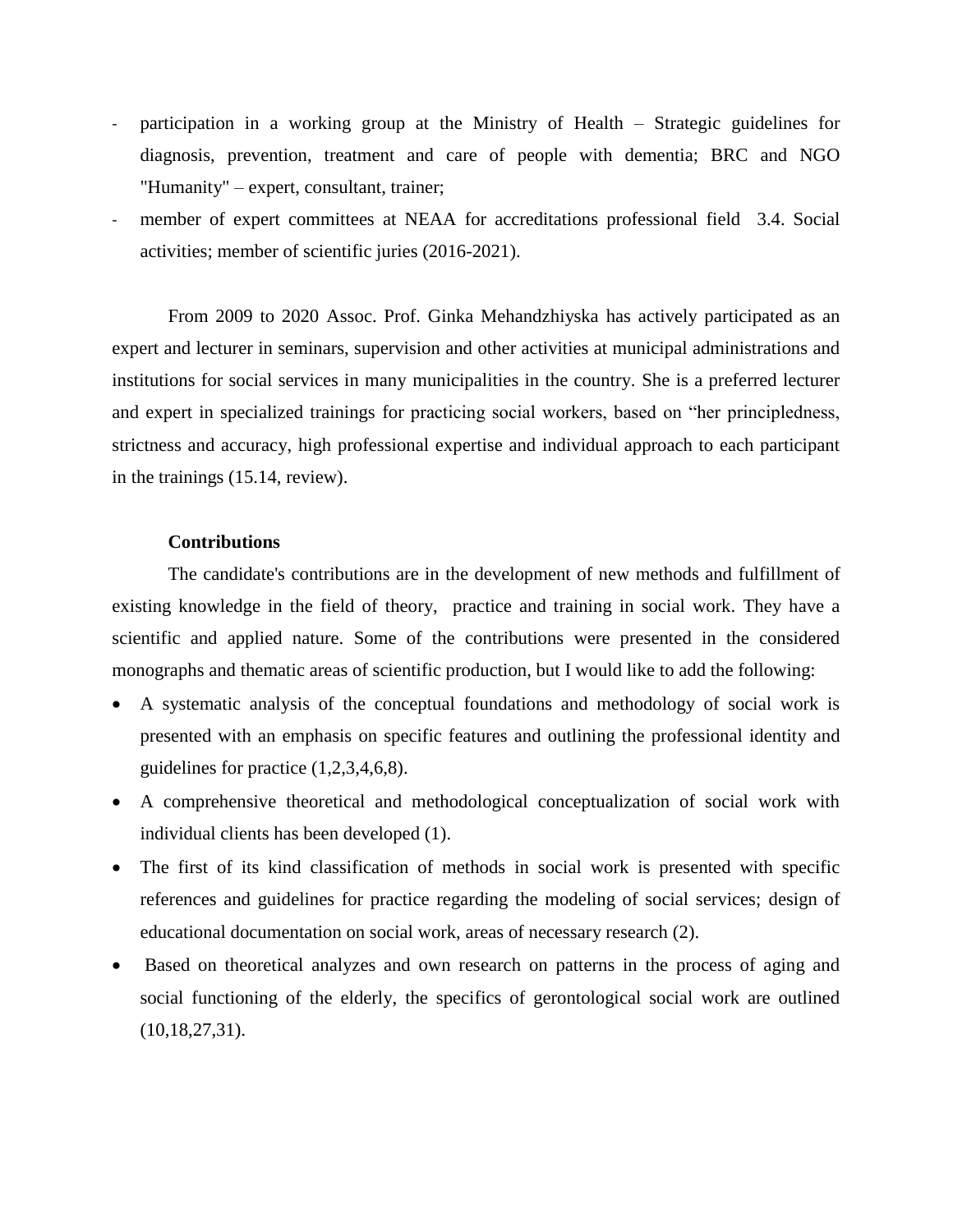- Own tools for assessing social functioning and quality of life for the elderly have been developed: a scale for social activity with quantitative and qualitative subscales (10) and a scale for satisfaction with the quality of life (27).
- Developed, tested and implemented in practice is "Individual plan for support and care of users of services in gerontological social work" (32).
- A methodology for home visits in social work has been developed with attached guidance for its implementation (6).
- Own tools for assessment of social functioning and quality of life for the elderly have been created: a scale for social activity with quantitative and qualitative subscales (10) and a scale for satisfaction with the quality of life (7).
- An "Individual plan for support and care of users of services in gerontological social work" has been developed and implemented in practice  $(7,24)$ .
- The peculiarities and approaches of the individual plans in the social case work of planning are presented, mainly in the context of the methodologies of the social services (9).
- A program for gerontological social work has been developed with formulated key aspects and competencies derived from studies of the overall functioning and needs of the elderly (15,28,38,40).
- The tools and approaches for practical training for students in social work have been enriched.
- Recommendations have been made on the structure and content of social work curricula, based on the results of a nationally representative survey of social workers and students (1, 13).
- Monographs and articles use original scientific approaches and formulate recommendations based on scientific evidence.

# **Notes and recommendations**

I would like to specially note that the set of documents and materials for participation in the competition is prepared very precisely in technical and content terms and is presented on electronic and paper media (monographs, teaching and methodological aids).